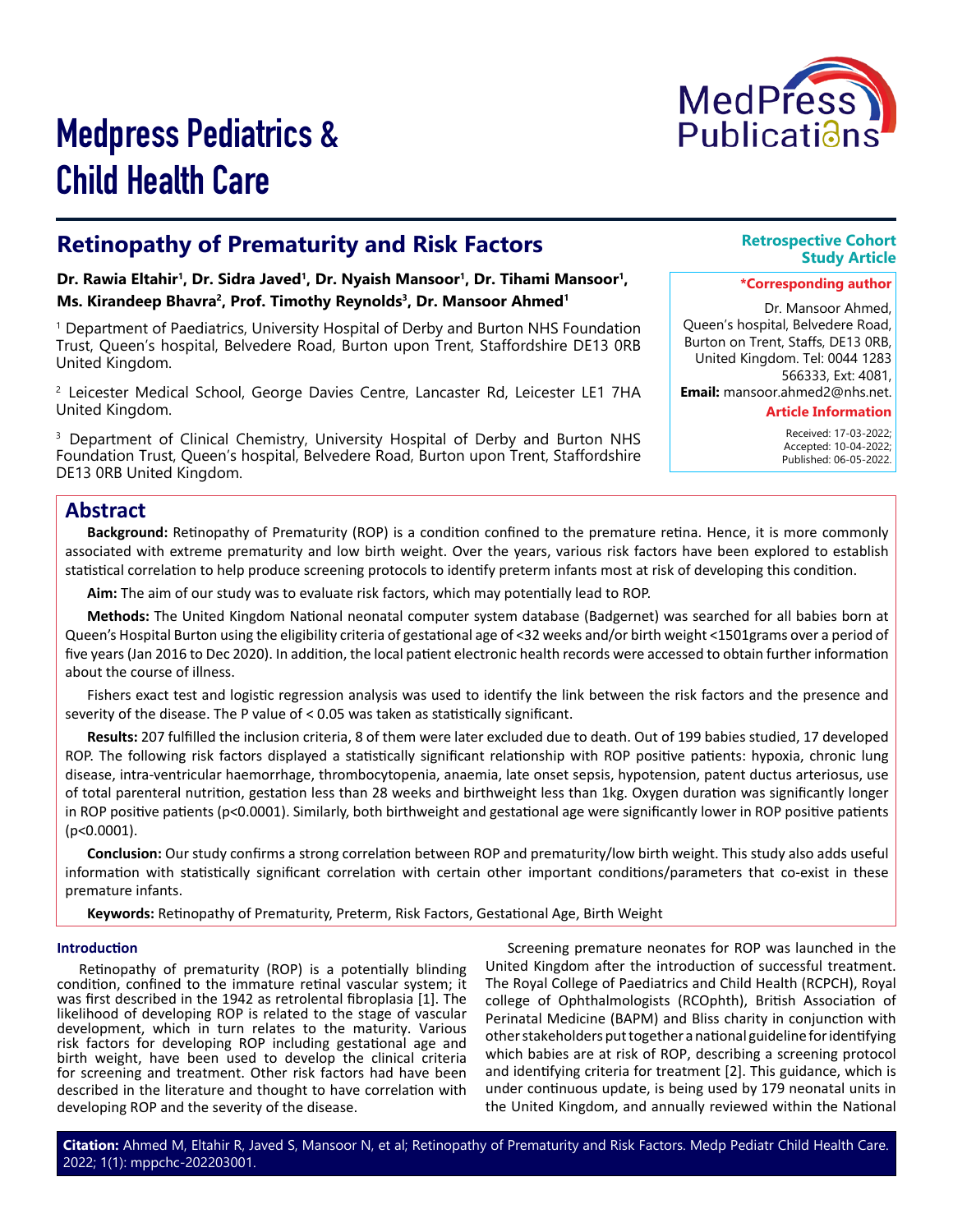#### Ahmed M **MedPress Pediatrics and Child Health Care**

Neonatal Audit Programme (NNAP) [3]. World-wide, there are different screening programmes based on current identifiable risk factors. Most of these protocols are highly sensitive and, thereby result in screening of many infants who never develop clinically significant disease. In other words, significant over-screening is taking place, with all the burden of the cost it entails. Therefore, better understanding of risk factors will help to produce novel screening criteria to tackle this issue [4].

Recent advances in neonatal care have led to survival of more extreme premature infants with higher chance of developing ROP. Hence, regular regional and National review is critical in identifying new potential risk factors for these vulnerable infants. More recent studies have continued to show that the main correlation with ROP remains extreme prematurity, extremely low birth weight, intraventricular haemorrhage and pulmonary disease [5]. Some other studies have found that the risk factors linked to the development of ROP are different to the risk factors associated with disease progression [6]. In this study, we evaluated the local data over a 5-year period to study the correlation between various potential risk factors and the development of ROP.

#### **Subjects and Methods**

The United Kingdom National neonatal computer system database (Badgernet) was searched to identify babies born at Queen's Hospital Burton Upon Trent in Staffordshire. All babies born with gestational age of <32 weeks and/or birth weight <1501gram over a period of five years (Jan 2016 to Dec 2020) were retrospectively included in our study. In addition, the local patient electronic health records were accessed to gather further information about their course of illness. ROP screening dates, outcomes and subsequent treatment provided for each baby was also recorded.

Fishers exact test and logistic regression analysis was used to identify the link between potential risk factors and the presence and severity of the disease. P value of < 0.05 was taken as statistically significant.

#### **Results**

207 eligible babies were originally recruited in the study. 8/207 (3.9%) babies died during their stay on the neonatal unit and were later excluded from further analysis. 199 remaining babies were further studied in detail. 17/199 (8.5%) babies developed ROP (10 males and 7 females) while 182/199 (91.5%) were ROP negative (Figure 1) with 108 males and 74 females. 5/17 (29%) ROP +ve babies required laser therapy.



Birthweight as well as gestation were statistically significantly lower in ROP positive patients. Mean birth weight in ROP +ve babies was 833 g (CI = 710-958 g) while it was 1342 g (CI = 1300- 1385 g) in ROP -ve babies ( $P = < 0.0001$ ). Mean gestation in ROP +ve babies was 26 weeks (CI = 24.7-26.3 weeks) while it was 30 weeks (CI = 29.7-30.1 weeks) in ROP -ve babies ( P = < 0.0001).

Apart from gestation  $( $28/40$ )$  and birth weight  $( $1 \text{ kg}$ ), the$ following risk factors displayed a statistically significant corelation with ROP positive patients (Table 1). Hypoxia at birth, duration of oxygen supplementation, chronic lung disease (defined as oxygen dependency in premature babies at/beyond 36 weeks corrected gestational age), intra-ventricular haemorrhage, thrombocytopenia, anaemia, late onset sepsis, hypotension, patent ductus arteriosus and use of total parenteral nutrition (p<0.05). Various factors with no statistically significant correlation included gender, multiple pregnancies, Respiratory Distress Syndrome (RDS), hypothermia and hypoglycaemia on admission to neonatal unit.

**Table-1:** Risk factors and their statistical significance correlation with ROP.

| <b>Risk factor</b>                                                           | ROP +ve<br>$(N = 17)$                     | ROP-ve<br>$(N = 182)$                       | P Value<br>Fisher's<br>Exact<br>test | Odds Ratio (95% CI)<br>For Presence of condition<br>in ROP+ve cases compared<br>to ROP-ve |
|------------------------------------------------------------------------------|-------------------------------------------|---------------------------------------------|--------------------------------------|-------------------------------------------------------------------------------------------|
| Anaemia                                                                      | 14 (82.4%)                                | 44 (24.2%)                                  | < 0.0001                             | 14.63 (4.02-53.29)                                                                        |
| Birth weight < 1 kg                                                          | 15 (88.2%)                                | 20 (11.0%)                                  | < 0.0001                             | 60.75 (12.93-285.3)                                                                       |
| Chronic lung disease                                                         | 16 (94.1%)                                | 34 (18.7%)                                  | < 0.0001                             | 69.64 (8.93-543.4)                                                                        |
| Duration of Oxygen therapy in<br>days (mean)                                 | 91 (75-106)                               | 19 (15-23)                                  | < 0.0001                             |                                                                                           |
| Gender                                                                       | Males = 10 (58.8%)<br>Females = 7 (41.2%) | Males = 108 (59.3%)<br>Females = 74 (40.7%) | $\mathbf{1}$                         | 0.9788 (0.356-2.688)                                                                      |
| Gestation < 28/40                                                            | 15 (88.2%)                                | 25 (13.7%)                                  | < 0.0001                             | 47.1 (10.15-218.5)                                                                        |
| Hypoglycaemia on admission                                                   | 2(11.8%)                                  | 37 (20.3%)                                  | 0.53                                 | 0.5225 (0.114-2.39)                                                                       |
| Hypotension                                                                  | 6(35.3%)                                  | 11 (6.0%)                                   | 0.0011                               | 8.48 (2.64-27.23)                                                                         |
| Hypothermia on admission                                                     | 5 (29.4%)                                 | 57 (31.3%)                                  | $\mathbf{1}$                         | 0.9137 (0.307-2.716)                                                                      |
| Hypoxia at birth                                                             | 16 (94.1%)                                | 105 (57.7%)                                 | 0.0031                               | 11.73 (1.52-90.38)                                                                        |
| Intraventricular haemorrhage                                                 | 10 (58.8%)                                | 35 (19.2%)                                  | 0.00079                              | $6.0(2.13 - 16.87)$                                                                       |
| Late onset neonatal sepsis<br>(including NEC)                                | 13 (76.5%)                                | 36 (19.8%)                                  | < 0.0001                             | 13.2 (4.06-42.8)                                                                          |
| Multiple pregnancies (twins)                                                 | 3 (17.6%)                                 | 46 (25.3%)                                  | 0.57                                 | $0.634(0.174 - 2.304)$                                                                    |
| Patent ductus arteriosus                                                     | 12 (70.6%)                                | 25 (13.73%)                                 | < 0.0001                             | 15.07 (4.89-46.4)                                                                         |
| Respiratory distress syndrome                                                | 15 (88.2%)                                | 121 (66.5%)                                 | 0.099                                | 3.78 (0.84-17.1)                                                                          |
| Thrombocytopenia                                                             | 6(35.3%)                                  | 15 (8.2%)                                   | 0.0039                               | $6.07(1.97-18.7)$                                                                         |
| Total parenteral nutrition                                                   | 15 (88.2%)                                | 85 (46.7%)                                  | 0.0015                               | 8.56 (1.90-38.5)                                                                          |
| Odds ratios and confidence intervals calculated using http://vassarstats.net |                                           |                                             |                                      |                                                                                           |

#### **Logistic Regression**

Stepwise logistic regression was carried out using raw data to identify a predictive algorithm for ROP: (https://stats.blue/Stats\_ Suite/multiple linear regression calculator.html). Categorical data was designated using  $1 =$  condition present,  $0 =$  condition absent. Gestation and birth weight were tested untransformed and after log transformation. Log transformation was found to be more effective. With each iteration of the calculator the least significant parameter was removed. Eventually after removing non-significant data (i.e. P>0.05) the only two variables remaining were gestation and birthweight. Birthweight was also found to be non-significant. However, since gestation and birthweight are correlated variables a standardised birthweight was calculated. Two methods of standardisation were tested – Multiple of the Median (MoM) (as used in antenatal Down's screening (REF A)) and a Z score [7]. These were generated by regressing birthweight against gestation. MoMs were found to be better than Z-scores but despite this, when Loge (Birthweight MoM) was used in the logistic regression, the birthweight remained non-significant (P=0.0821). The best predictive algorithm therefore simply included gestation:

 $P(ROP) =$ 

$$
1\_\,e^{-(108.333\,-\,33.4253\,x\,LOG\,\,\text{(Gest(wks)))}}\,\,\mathrm{e}^{}
$$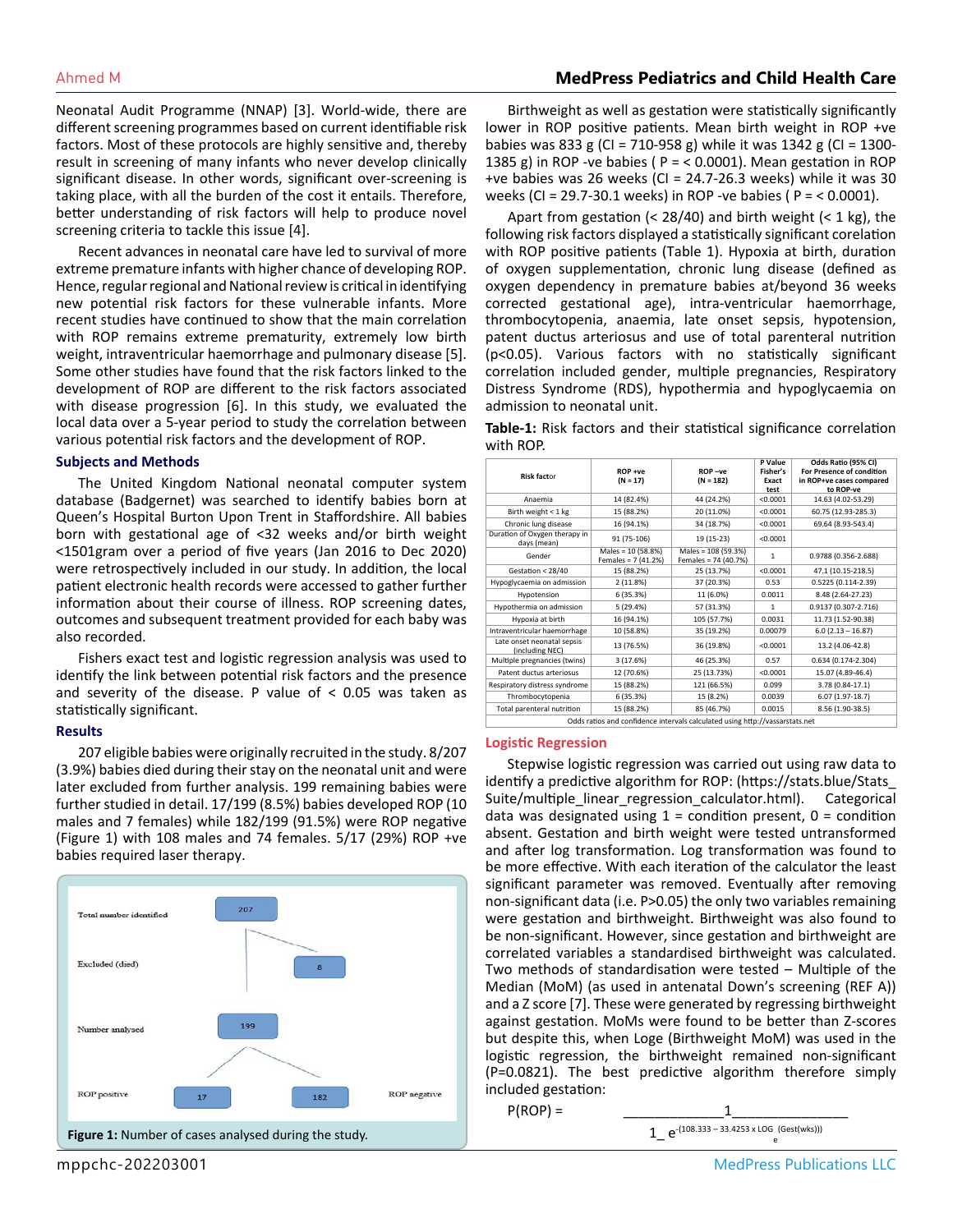A Receiver-Operator Curve for the predictive algorithm is shown in Figure 2. The P value cut offs for the first 4 data points are 0.995, 0.981, 0.936 and 0.812 respectively. Unfortunately, the data set is too small to allow boot-strapping analysis, so will clearly be over-optimistic in real life because the algorithm has been tested against the dataset upon which it was based. It would be helpful if other researchers could compare their data against this algorithm.



#### **Discussion**

Similar to our results, in comparable studies from across the world, researchers have universally found statistically significant correlation between ROP and extreme prematurity as well as very low birth weight [8]. In other studies, the incidence of ROP has been found to be similar in Caucasian as well as Black babies, although the occurrence of threshold ROP was found to be higher in the Caucasian infants [9]. Because of relatively smaller sample size, we didn't look at the incidence of ROP in various ethnic groups in our cohort. In our study, we found no significant correlation between multiple pregnancies and ROP. However, researchers from Singapore reported statistically significant difference between the two [10]. Nevertheless, this may well be a potential confounding factor as multiple pregnancies are at higher risk to premature delivery and low birth weight. Most of the studies report no correlation between ROP and gender or RDS. A contrasting observation has been published by Hakeem AHAA and colleagues who concluded that there is no correlation between ROP and gender, type of delivery, birth weight, patent ductus arteriosus, intra-ventricular haemorrhage, hypotension or duration of oxygen therapy [11].

Given what is known about ROP, it may appear surprising that duration of oxygen therapy was not found to be significant in the logistic regression, especially since there was a statistically significant difference between the duration in the two groups. The problem is that whilst statistically the ROP patients had a longer duration of therapy, logistic regression looks for predictive ability and there were sufficient babies without ROP but with a long duration of therapy, meaning that there was no predictive information in the data. It may be that an integral variable composed of percentage O received and duration (similar to the integral used for evaluating cigarette usage (pack years) could have greater significance but there was insufficient data available to allow assessment of total O2 load received to be assessed. Careful monitoring of oxygen administration and

oxygen saturation is crucial part of preterm neonatal care. Wide fluctuations in oxygen saturations along with high O2 saturations soon after birth and for the first several weeks of age is associated with a higher incidence of severe ROP, greater need of laser treatment, higher incidence of blindness and CLD [12].

Neonatal hypotension, in addition to prematurity and low birth weight, was listed among the significant risk factors for ROP on a recently published meta-analysis [13]. This matches the outcomes from our local study which showed statistically significance correlation between them (Table 1). This metaanalysis also concluded that chorioamnionitis, prolonged rupture of membrane and induced fertility also increased the risk of developing ROP [13]. Researchers from Iran conducted a similar study with comparable sample size to our study. They found relatively higher incidence of ROP (33.3%) compared to our study (8.5%). They also identified that blood transfusion, birth weight and gestational age were independent ROP risk factors [14]. In contrast to most of the studies, the Brazilian researchers studied the risk factors in heavier and relatively late preterm infants (birth weight > 1500 g or gestational age between 32 to 37 weeks) [5]. In this retrospective Cohort study, they found that only a negligible number of infants born at >32 weeks gestation or with birth weight >1500g developed ROP, all of which had Stage 1 ROP which did not require treatment. These results are reassuring for most of the countries including United Kingdom who limit their ROP screening protocols to babies born at < 32/40 gestation and/ or birth weight < 1501 gms [2,3].

The main strength of our study is our ability to use the National neonatal computer system database (Badgernet) that helped to identify every eligible baby within the study period in a quick and timely fashion. Hospital electronic records were also used to cross checks the data and to collect additional information. Limitations of our study include relatively smaller sample size and difficulty in obtaining comprehensive data for babies who were transferred to regional units within the UK.

In summary, this study highlights a number of risk factors that contribute to increased risk of developing ROP many of which have consistently illustrated correlation over time and in different parts of the world. Our study also confirmed that gestational age and birth weight are among the agreed independent risk factors, in addition to strong correlation with some other risk factors as outlined in Tables 1.

#### **Authors' Contribution:**

Project Design, Data analysis, Literature search, Manuscript: RE, MA

Supervision, Manuscript review and approval/submission: MA

Data collection, Manuscript: RE, SJ, KB

Data analysis, Manuscript: SJ, NM, TM, KB, TR

#### **Acknowledgement:**

We are grateful to the audit department at University Hospitals of Derby and Burton NHS Foundation Trust for allowing us to carry out this service evaluation project.

#### **Conflicts of interest:**

We declare no conflict of interests.

#### **Financial Disclosure:**

There are no relevant financial or non-financial competing interests to report.